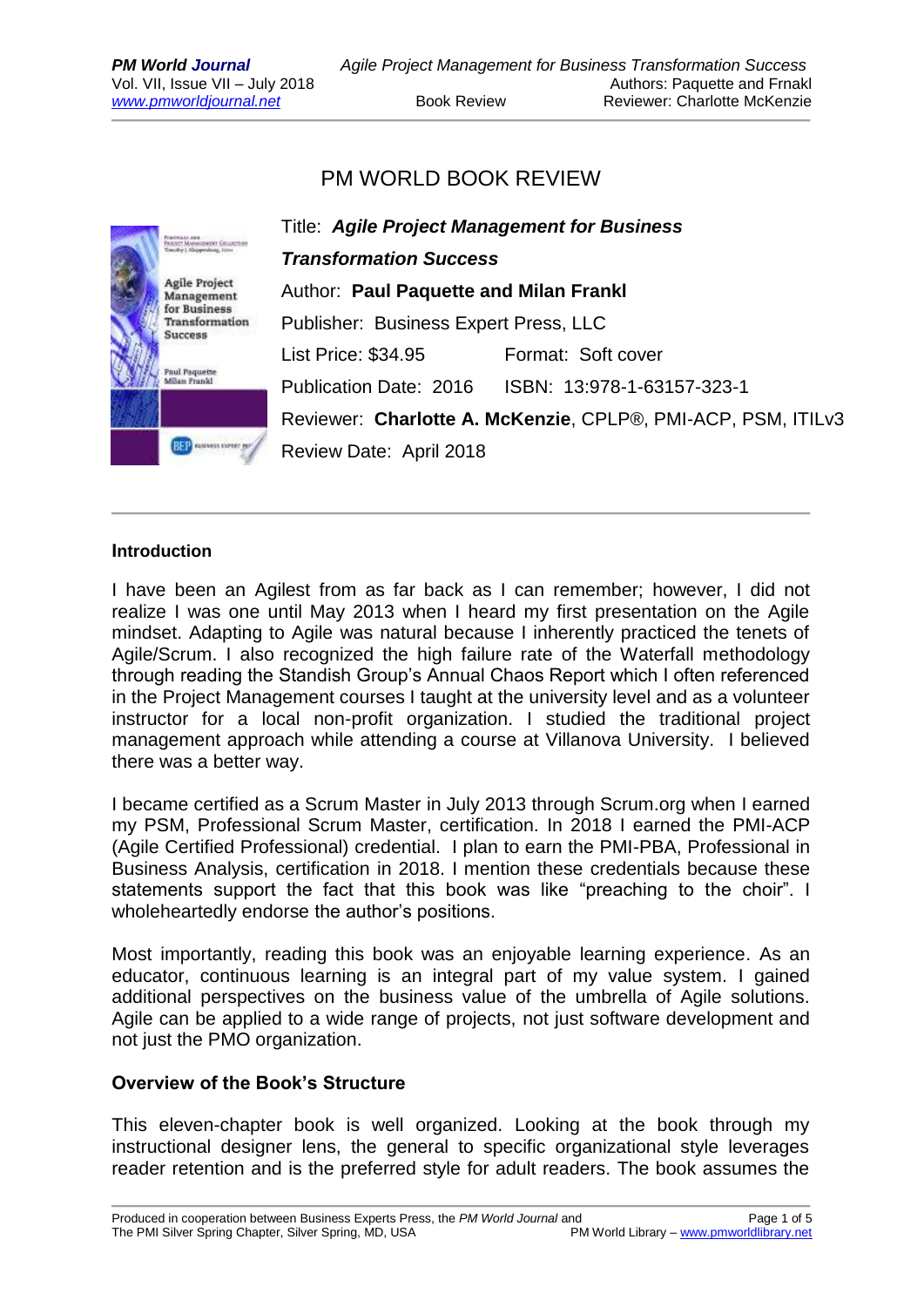reader has limited knowledge of Agile. In chapters one through three the authors provide a solid Agile foundation by presenting a detailed description of Agile concepts with comparisons to traditional Waterfall Project Management. In these initial chapters, the authors include detailed descriptions of corporate transformation projects. Armed with the information from the first through three chapters, the reader is better equipped to explore the practical aspects of corporate transformation projects covered in chapters four through ten.

Chapter four focuses on one of the vital success factors for any project: Communications within teams, as well as communications outside of the team. The chapter details are astounding. Chapter five embraces the importance of teamwork. Next, chapter six discusses the Agile approach in terms of the enterprise. How does Agile impact enterprise-wide governance? In chapter seven Agile processes are highlighted and contrasted with traditional Waterfall methods, however, some Kanban processes were not covered. Chapter eight deals with the limitations of the traditional approach of gathering project requirements upfront as well as the inadequate traditional feedback loops. As the authors state, over reliance on predictive planning is the Achilles heel of the Waterfall approach. Chapter nine discusses the major elements in organizational alignment where Agile has a direct impact.

The author makes two direct position statements upfront: 1. Agile addresses the limitations of the traditional project management methods, and 2. Agile has significant advantages in the most important organizational alignment factor, customer satisfaction. Chapter ten outlines Agile resource optimization which is an important enterprise-wide consideration. The last chapter summarizes the key points from the previous ten chapters.

## **Highlights**

Chapter 4, Agile Communications is the pinnacle of the book. This chapter describes the most essential component of any project. Communications is critical for successful project delivery. Communications establishes trust among all people involved in the project, mitigates risk, forges a common purpose, etc. The chapter organizes the information by bulleting the important points and then supporting these points with details and examples. The authors not only tell you what is key, they describe why the points are critical. The implications of not having good communications are also presented. This chapter has universal appeal and use.

## **Highlights: What I liked!**

There were many aspects of the book that I thoroughly enjoyed. I particularly liked how the authors provided environmental context for the book. Understanding the impact of disruptive technologies on our society, ranks the book as a compelling must read. Organizations are in perpetual transformation mode if they want to remain competitive. Hence the importance of successful business transformation places the reader in the right frame of mind for the authors' persuasive arguments.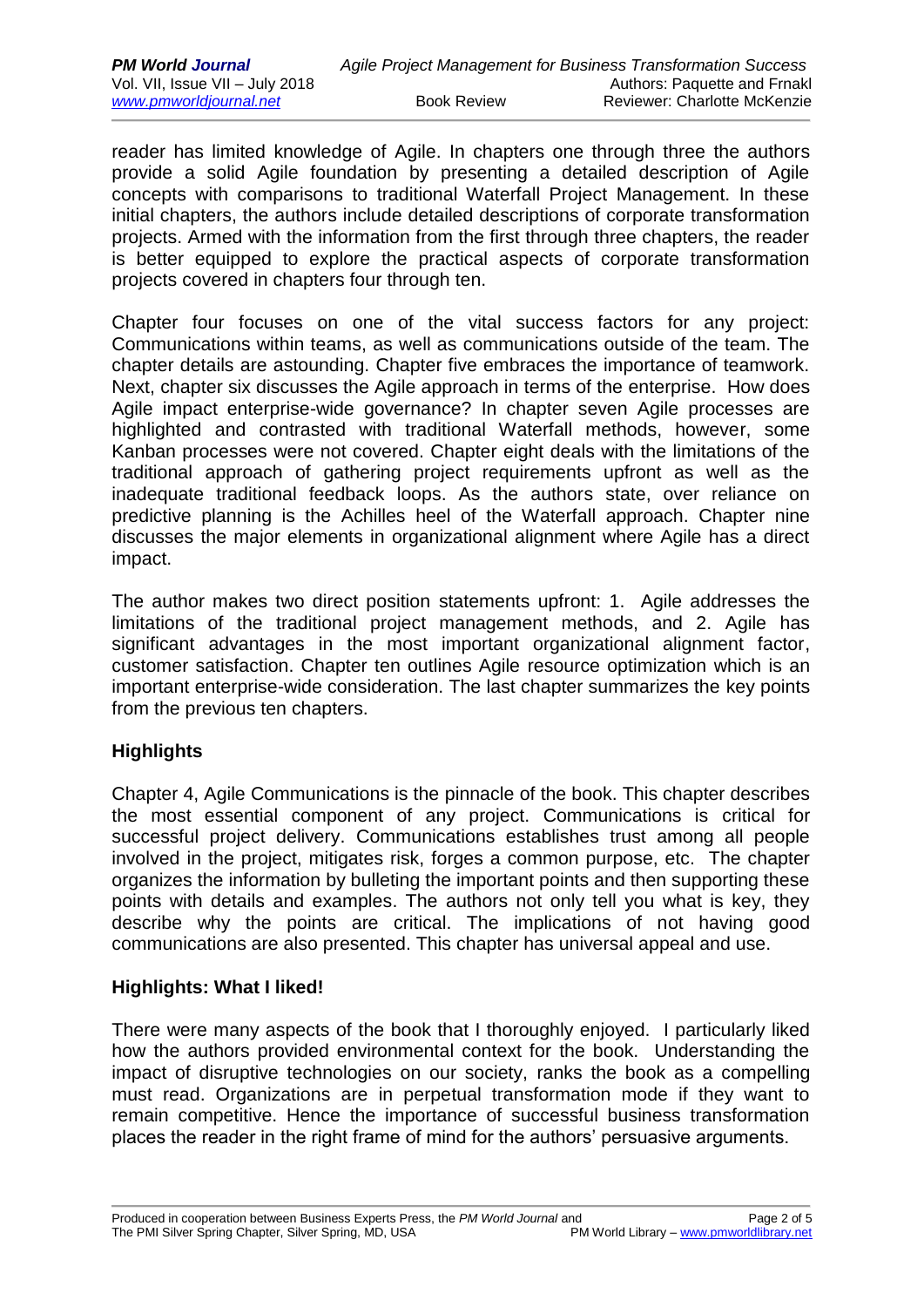As stated, the book is all about positioning Agile as the "premier" strategy, if not the "only" strategy for corporate business transformation projects. The book carefully and logically unfolds the reasons behind the book's premise by presenting detailed arguments from credible sources and not just opinion and supposition. These information sources were clearly delineated using APA style in-text citations and references. I truly appreciated referencing the Standish Group Annual Chaos Report to support the advantages of Agile over traditional Waterfall methods since I frequently used this source in my project management courses.

The authors' in-depth arguments included the following components: core business values, stakeholder perspectives, external environmental factors, internal cultural impacts, project manager's perspectives, time, cost, and scope trilogy, contract negotiations, the impact of early versus late business results, and strategic and tactical communications. The use of real-world examples to describe these concepts added validity to the author's position and kept the reading interesting and relevant.

The authors' expressive vocabulary and style of sentencing offer effective ways of describing Agile concepts. I have recorded these terms and phrases and plan to incorporate them into my professional lexicon. The book includes a helpful glossary of key Agile terms. Business valuation is the cornerstone of the book and thereby provides the language to constructively and effectively describe the advantages of Agile to business minded executive stakeholders. Using terms that individuals can relate to usually results in success.

As an instructional designer, I particularly enjoyed the author's inclusion of adult learning theories to support some of his positions. The author practices the art of repetition to instill knowledge. In most cases adults tend to forget 50-80 percent of new information in a very short timeframe. Recall and adoption of new ideas is more successful when spaced-repetition methods are used. Long-term retention is significantly improved. The book continuously restates the benefits of Agile from a business perspective in every chapter, almost in every paragraph. Thankfully, the author presents his ideas using creative writing techniques. In other words, the authors use a variety of ways to state the same ideas. As mentioned previously, the organization of the book facilitates the retention of the material. The umbrella approach (General to Specific) is a tenet of instructional strategy for adults. The author continuously loops back to key points to highlight the most important elements of each chapter.

### **Who might benefit from the Book?**

Anyone who wants to learn more about Agile will benefit from this book. I believe beneficiaries of this book encompasses more than the PMO, Project Management Office, executives. The applicability of the concepts can be meaningful and useful in smaller organizations as well. Readers will gain additional perspectives concerning Agile. Readers will realize that the benefits of Agile go beyond the boundaries of software development projects. As a trainer, educator, instructional designer, and project manager, I believe Agile concepts and practices can be applied to a wide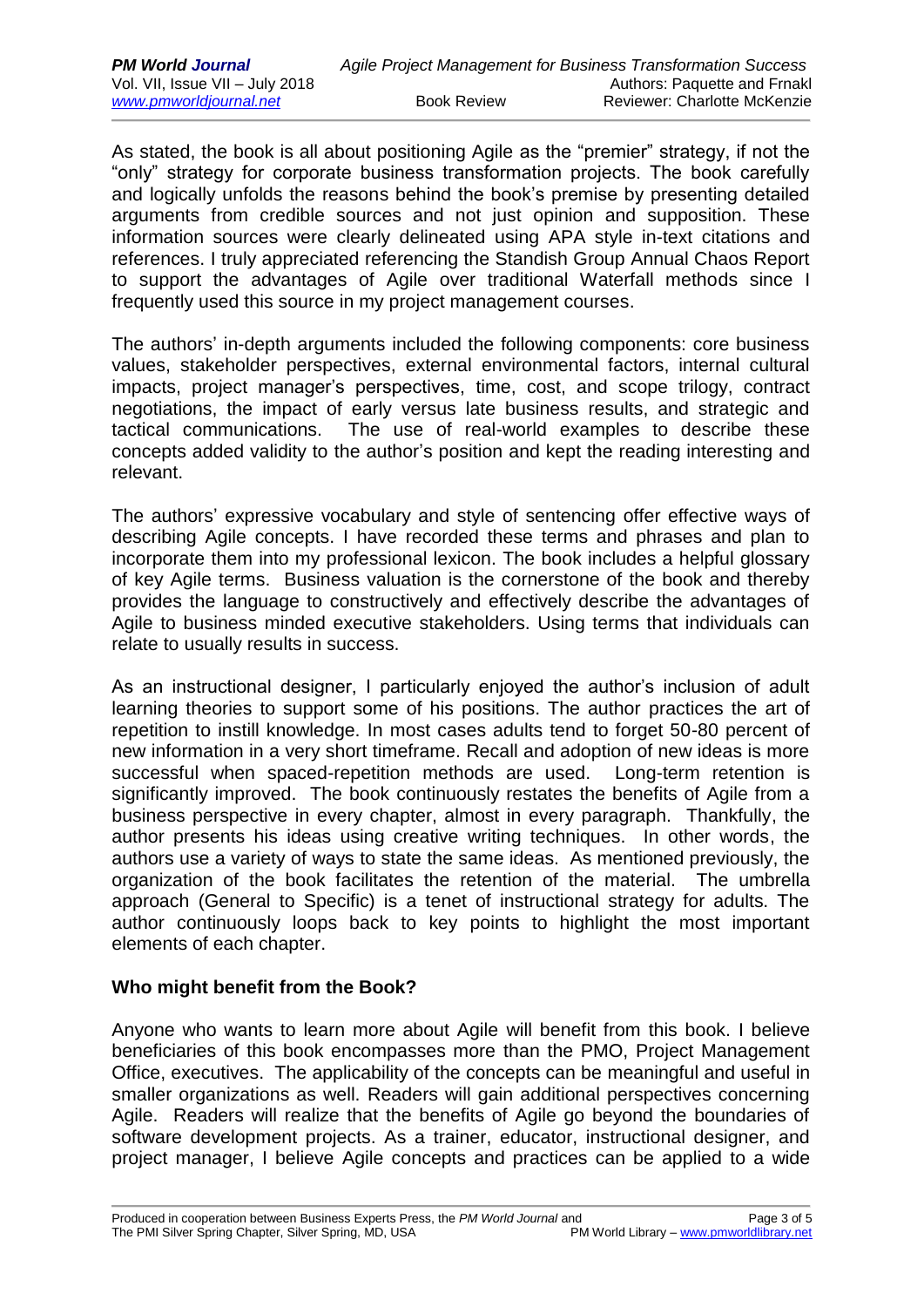range of disciplines. I am particularly passionate about Agile in education starting with K-12 through post graduate school. I even recommend Agile practices for one's personal life. Additionally, I firmly believe the instructional design lifecycle can benefit from Agile. I hope to write about my ideas concerning the application of Agile practices to these disciplines. This author has certainly inspired me to do so.

#### **Conclusion**

I recommend reading this book if you have a direct or even indirect role in Agile. It is not a technical book. The book describes Agile from a business perspective with focus on business valuation. Reading this book was a good investment in my time. I have already realized returns by using the book's vocabulary and concepts in several presentations. Having both an Agile technical and business orientation provides the tools for success on any Agile project.

For more about this book, go to: [https://www.businessexpertpress.com/books/agile](https://www.businessexpertpress.com/books/agile-project-management-business-transformation-success/)[project-management-business-transformation-success/](https://www.businessexpertpress.com/books/agile-project-management-business-transformation-success/)

*Editor's note: This book review was the result of a partnership between the publisher, PM World and the [PMI Silver Spring](https://pmissc.org/) Chapter. Authors and publishers provide the books to PM World; books are delivered to the PMI Silver Spring Chapter, where they are offered free to PMI members to review; book reviews are published in the PM World Journal and PM World Library. PMI Silver Spring Chapter members can keep the books as well as claim PDUs for PMP recertification when their reviews are published. Chapter members are generally midcareer professionals, the audience for most project management books. If you are an author or publisher of a project management-related book, and would like the book reviewed through this program, please contact [editor@pmworldjournal.net.](mailto:editor@pmworldjournal.net)*